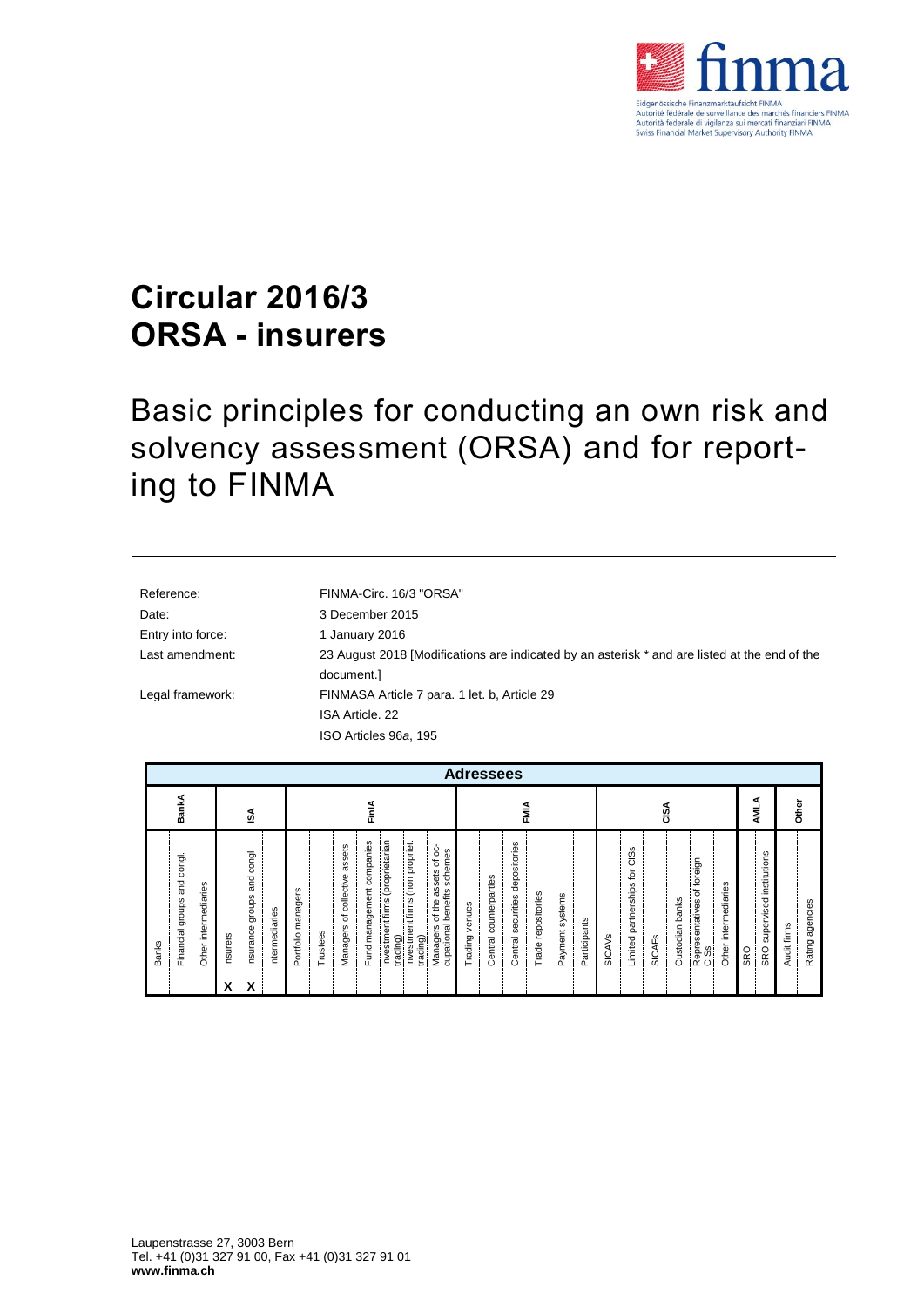# **Index**



| I.  | <b>Purpose</b>                                     | Margin no. 1-2   |  |
|-----|----------------------------------------------------|------------------|--|
| II. | <b>Scope of application</b>                        | Margin no. 3-4   |  |
| Ш.  | <b>General principles</b>                          | Margin no. 5-13  |  |
| IV. | <b>Elements of the ORSA</b>                        | Margin no. 14-31 |  |
| A   | Forward-looking perspective                        | Margin no. 17-20 |  |
| В   | Overall risk profile                               | Margin no. 21-25 |  |
| C.  | Overall capital requirements                       | Margin no. 26–29 |  |
| D   | Risk-mitigating measures                           | Margin no. 30-31 |  |
| ۷.  | <b>Conducting ORSA</b>                             | Margin no. 32-33 |  |
| VI. | <b>Internal documentation</b>                      | Margin no. 34-36 |  |
|     | <b>VII.</b> Reporting to FINMA                     | Margin no. 37-48 |  |
|     | <b>VIII. Submission requirements and deadlines</b> | Margin no. 49-51 |  |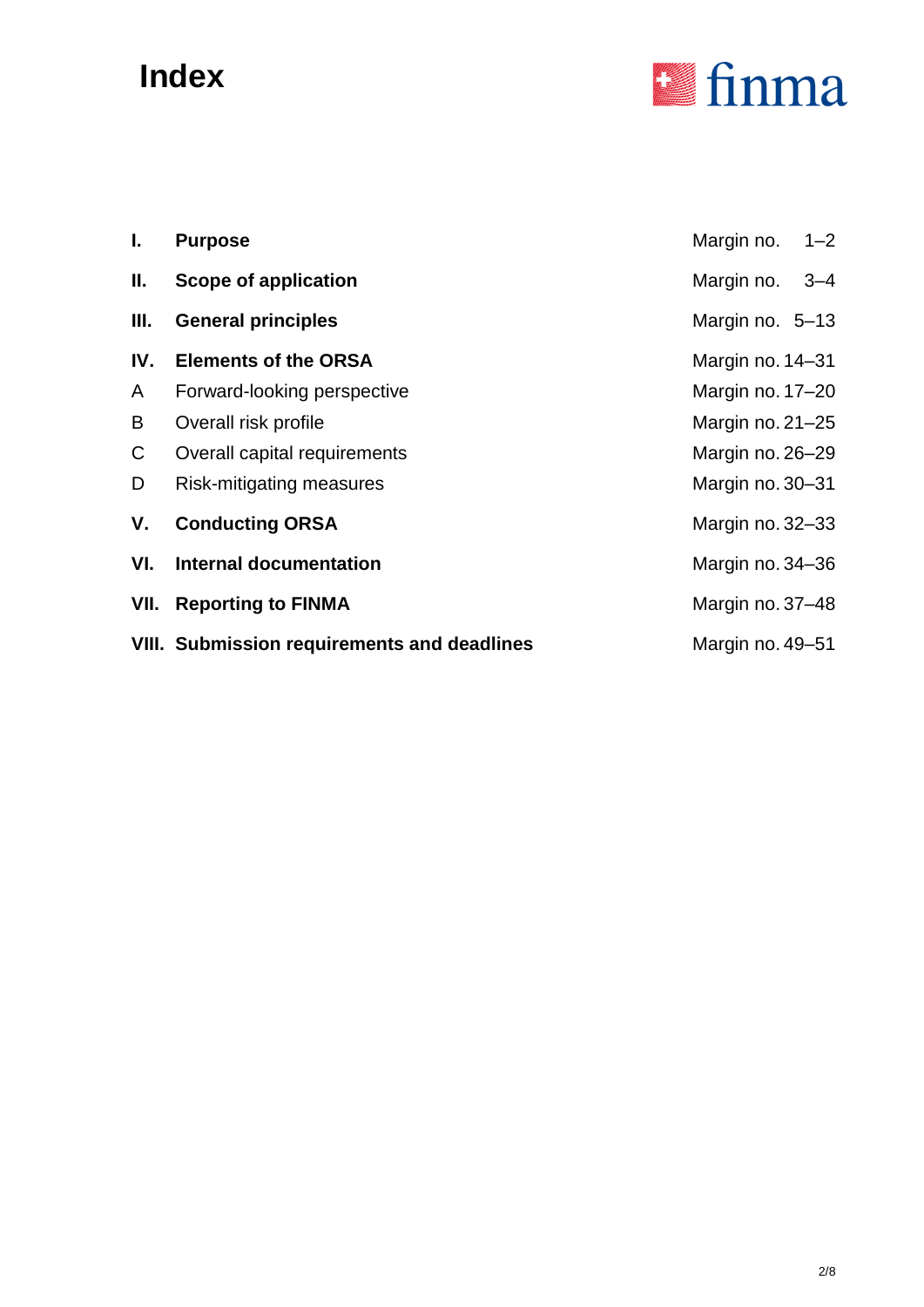

### **I. Purpose**

Supervised insurance companies, groups and conglomerates must be organised in such a way that they can identify, limit and monitor in particular all their material risks (see Art. 22 in conjunction with Arts. 67 and 75 Insurance Supervision Act [ISA; SR 961.01]). Under Article 96*a* in conjunction with Articles 195 para. 1 und 204 Insurance Supervision Ordinance (ISO; SR 961.011), they must conduct a forward-looking self-assessment of their risk situation and capital requirements (*Own Risk and Solvency Assessment*, ORSA). 1

This circular sets out the supervisory provisions for ORSA. 2

## **II. Scope of application**

This circular applies to all insurance companies under Article 2 para. 1 lets. a and b ISA and groups and conglomerates (insurance groups) subject to group and conglomerate supervision under Article 2 para. 1 let. d in conjunction with Articles 65 and 73 ISA. 3

In this circular, these insurance companies and groups are referred to as "insurers". 4

## **III. General principles**

When applying the principles set out in this circular, the insurers' specificities, size and complexity are taken into account, as is the principle of proportionality. 5

Reinsurance captives may conduct a simplified ORSA. FINMA provides the insurance companies concerned with a simplified version of the requirements. 6

ORSA covers all the processes and procedures undertaken by insurers to: 7

- identify, evaluate, monitor and manage risks during the planning period, as well as those for reporting; and 8
- determine capital adequacy (i.e. comparing capital requirements and capital available) during the planning period. 9
- The board of directors ensures that the ORSA has been defined and implemented. 10

The business strategy takes account of ORSA, which is also part of the business planning. The board of directors and the executive board include the ORSA results in their decisionmaking processes, assessing regularly its appropriateness for business steering. 11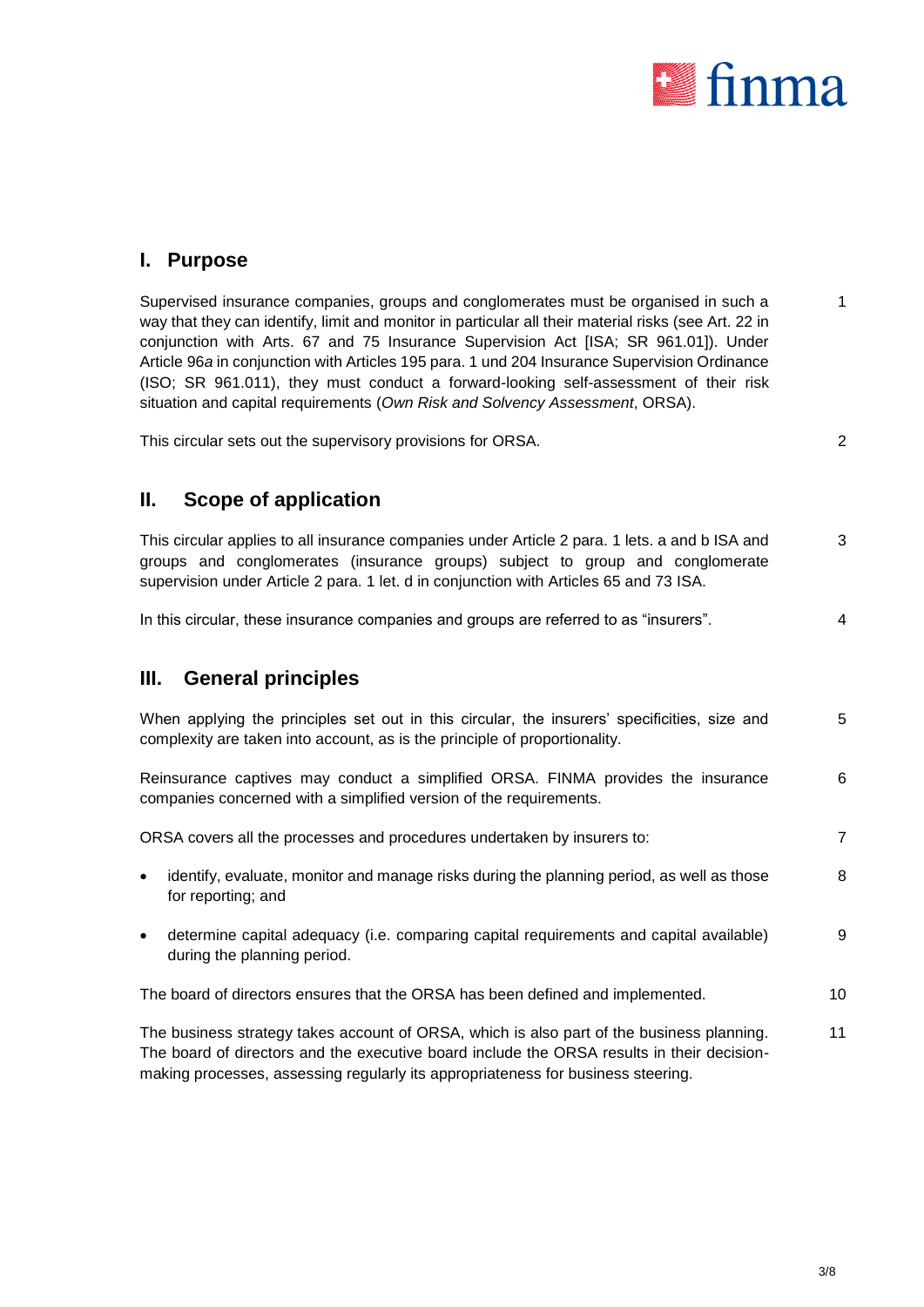

ORSA is subject to the rules and requirements for a business-appropriate and effective internal control system: insurers define and document the relevant key controls. 12

Insurers record the principles governing their ORSA in a written policy (ORSA policy), as well as writing up those relevant to the ORSA process design. The ORSA policy may contain the process design. 13

## **IV.Elements of the ORSA**

From a risk perspective the ORSA covers all material activities of the insurer. Materiality has to be defined by the insurer. 14

Insurance companies take account of economically-linked companies. 15

Insurance groups take account of all their regulated and unregulated entities / business areas both in and outside Switzerland, including, where available, material off-balance sheet and non-consolidated areas. 16

#### A. Forward-looking perspective

The ORSA includes the entire planning period. The planning period corresponds with the period used in business planning and covers the situation in the current financial year and at least two additional years. 17

ORSA's forward-looking perspective is expressed through various scenarios covering the entire planning period. The causal progression of events as well as measures within the planning period for those scenarios are taken into account. 18

The insurers select, specify, assess and document the scenarios, which must take account of the insurers' individual risk situation. Insurers must select scenarios relevant to them at the time of the assessment, including adverse scenarios and at least one other scenario, which could pose an existential threat to the company/group. 19

FINMA can reject the scenarios submitted in a report and request them to be adjusted. 20

#### B. Overall risk profile

The insurer determines its overall risk profile by drawing up a comprehensive description and assessment of its risk situation. The overall risk profile covers all risks during the planning period, irrespective of whether the risks are assessed quantitatively or qualitatively. 21

The scenarios used for the ORSA represent the overall risk profile and cover all material aspects of the overall risk profile. 22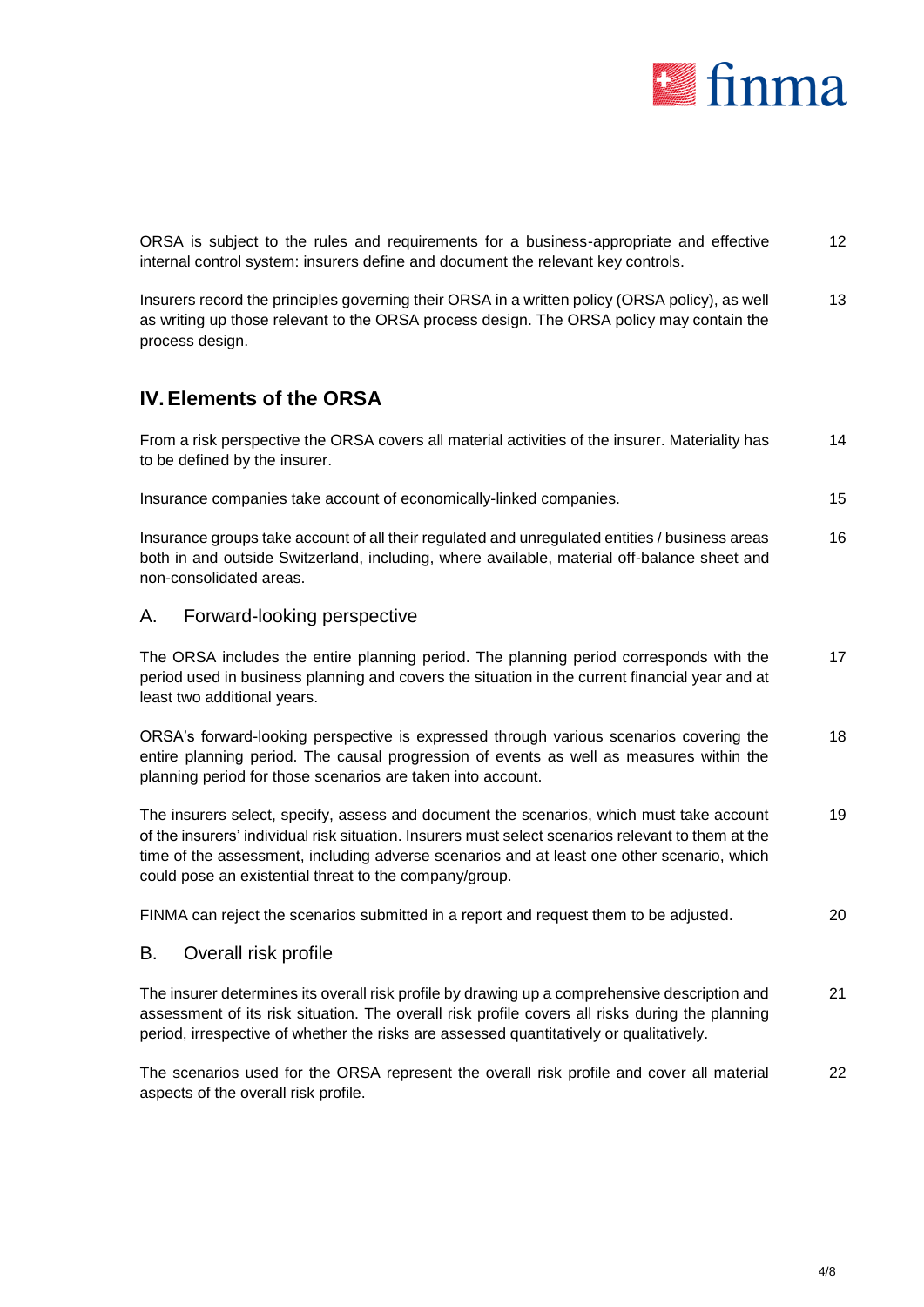

Insurers use a method to determine material risks which takes account of their specificities and enables risk comparison extending beyond the risk categories. The insurer defines the risk categories to be used. Highlighting interdependencies between various types of risk is a key aspect of determining the overall risk profile. 23

Every material risk concentration defined in accordance with margin no. 23 above  $-$  in particular those linked to risk categories, risk drivers, business types, geographical locations and counterparties - must be listed and analysed, and reflected in the assessment of the risk situation. 24

In addition, particular reference must be made to risks resulting from insurers' participation structure and intra-group transactions (IGTs), as well as those emanating from the location of the insurers' liquidity and capital resources in various jurisdictions. 25

#### C. Overall capital requirements

For each year of the planning period, insurers define and assess their capital adequacy for each scenario from every relevant perspective. 26

The relevant perspectives must take account of the regulatory perspectives; all other perspectives must also be included where insurers use them for business steering. 27

Available capital is quantified on the basis of its business planning, particularly its earnings targets, capital management measures and dividend policy. The quality, multiple use and fungibility of available capital must also be assessed. 28

Insurers' overall capital requirements are quantified on the basis of its overall risk profile, risk tolerance, business planning and risk mitigation measures. 29

#### D. Risk-mitigating measures

Insurers examine existing and potential preventive and situation-specific risk mitigation measures based on the overall risk profile and overall capital requirements, taking into account the insurers' specific risk appetite and risk tolerance. 30

The ORSA provides information on the effectiveness of, in particular, the existing risk mitigation measures and of the measures adopted. The way in which this information feeds back into the selection and implementation of the insurers' risk mitigation measures must be shown. 31

## **V. Conducting ORSA**

Insurers conduct an ORSA at least once a year.  $32$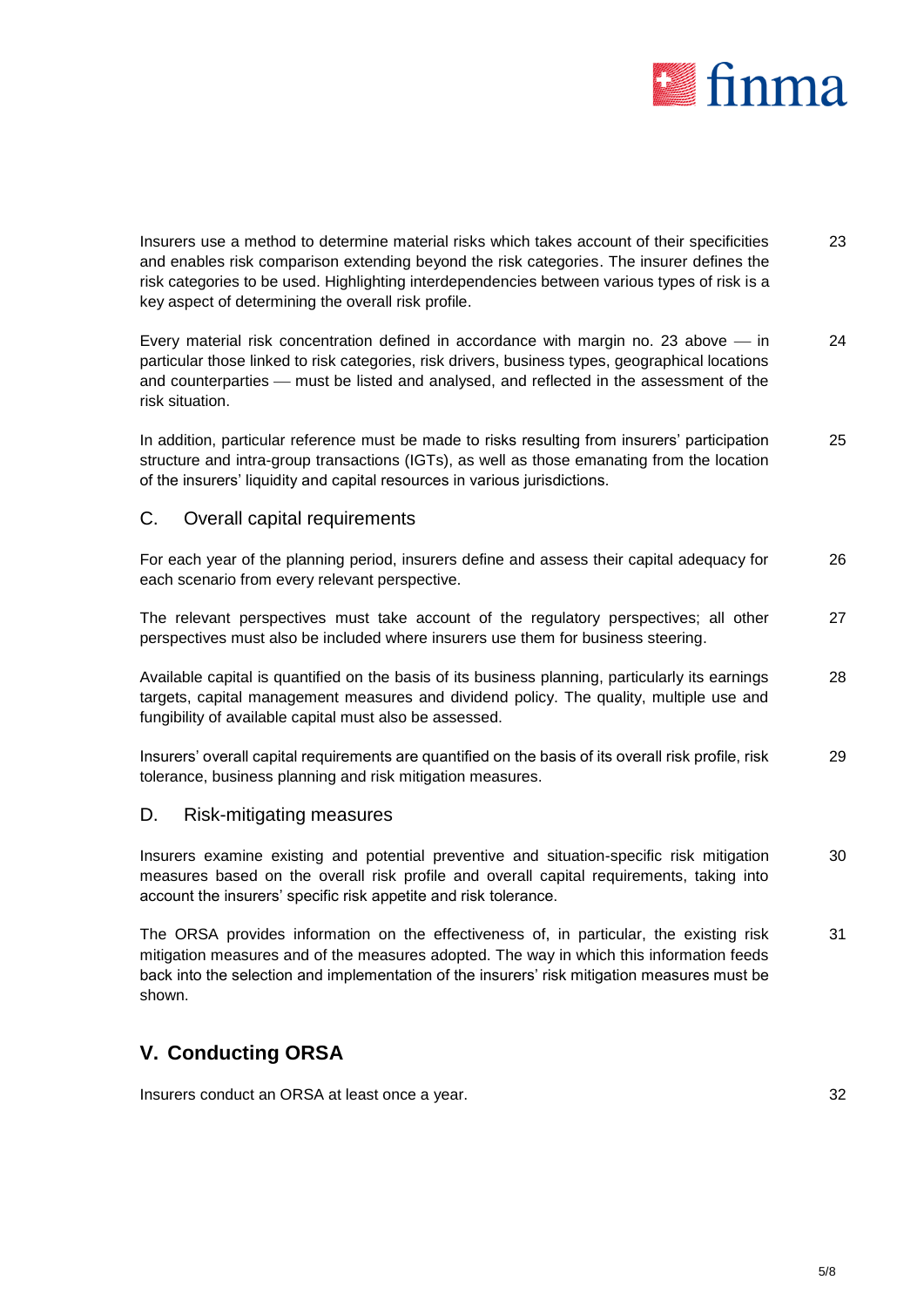

| Significant changes in an insurer's risk situation may result in a partial or full re-conducting<br>of the ORSA at more frequent intervals.                                                                                                                                                                                                                        |         |
|--------------------------------------------------------------------------------------------------------------------------------------------------------------------------------------------------------------------------------------------------------------------------------------------------------------------------------------------------------------------|---------|
| <b>VI. Internal documentation</b>                                                                                                                                                                                                                                                                                                                                  |         |
| The individual process steps followed when conducting the ORSA must be documented.                                                                                                                                                                                                                                                                                 | 34      |
| Insurers record the ORSA results appropriately.                                                                                                                                                                                                                                                                                                                    | 35      |
| The content of the report must be made known to the relevant members of top management<br>and committees, as well as to other relevant individuals.                                                                                                                                                                                                                | 36      |
| <b>VII. Reporting to FINMA</b>                                                                                                                                                                                                                                                                                                                                     |         |
| Insurance companies submit a report on the ORSA results to FINMA.                                                                                                                                                                                                                                                                                                  | 37      |
| Insurance groups provide FINMA with separate reports for the solo insurance companies and<br>the insurance group or a group report on the ORSA results. The granularity of this report<br>should be such that both the group-wide aggregate perspective as well as the material<br>entities, including those under FINMA's solo supervision, are shown separately. |         |
| Economically-linked insurance companies, which are neither under group nor conglomerate<br>supervision, can prepare a report in line with margin no. 38 above.                                                                                                                                                                                                     | 39      |
| The report submitted to FINMA is a stand-alone document and should comprise at least the<br>following documents:                                                                                                                                                                                                                                                   | $40*$   |
| Management summary;                                                                                                                                                                                                                                                                                                                                                | 41      |
| abrogated                                                                                                                                                                                                                                                                                                                                                          | 42*-44* |
| qualitative and quantitative results for the scenarios, capital adequacy perspectives and<br>$\bullet$<br>risk-mitigating measures;                                                                                                                                                                                                                                | $45*$   |
| conclusions based on the results and an assessment of the ORSA's effectiveness as a<br>tool for business steering;                                                                                                                                                                                                                                                 | 46      |
| term definitions.                                                                                                                                                                                                                                                                                                                                                  | 47      |
| The report submitted to FINMA is approved by the board of directors. It has to be duly signed<br>before submission.                                                                                                                                                                                                                                                | 48*     |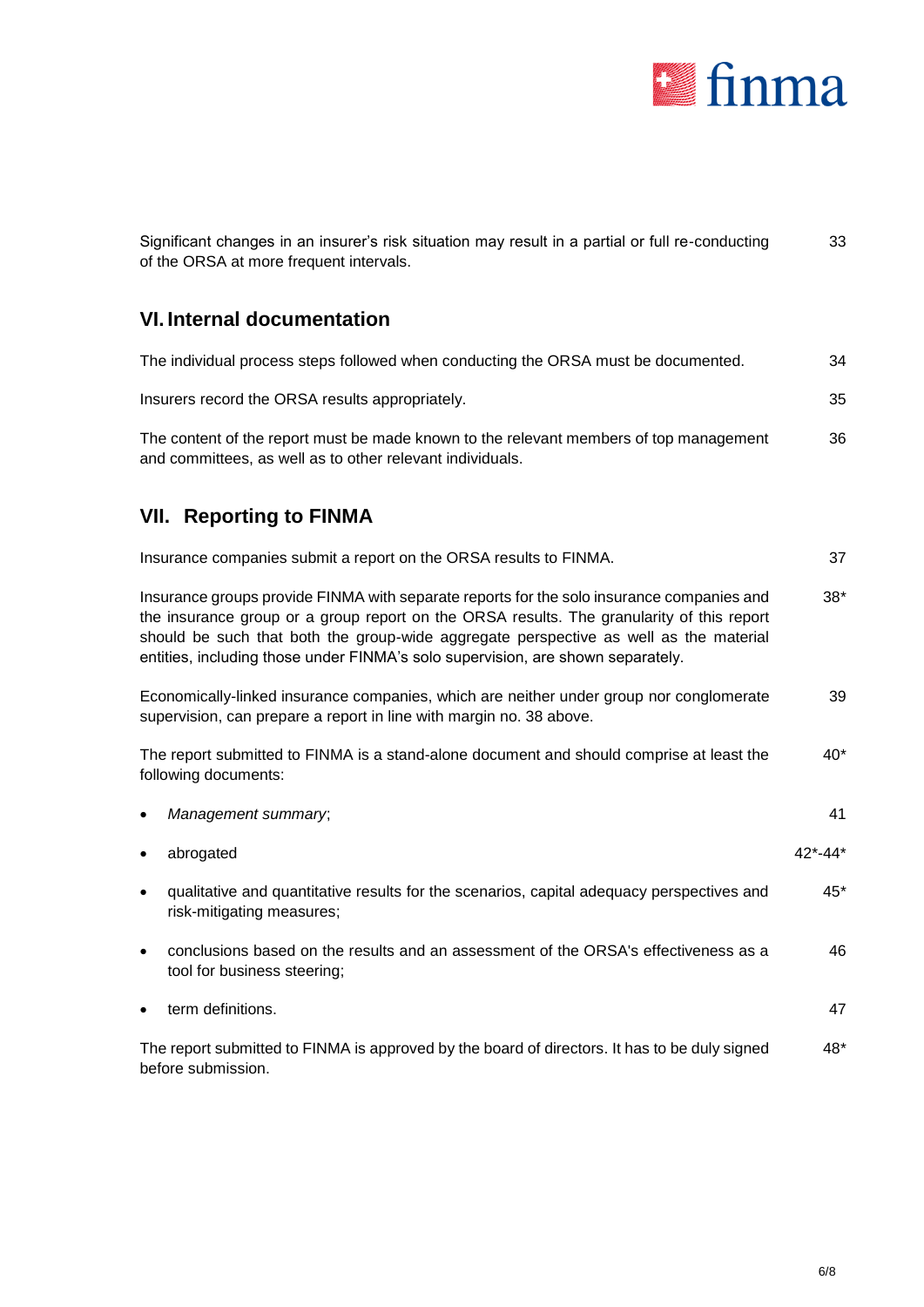

## **VIII. Submission requirements and deadlines**

| Once a year insurance groups and insurers in supervisory categories 2 and 3 must submit a<br>report on their ORSA results to FINMA. Depending on the risk situation, FINMA may order<br>more frequent reportings. | 49 |
|-------------------------------------------------------------------------------------------------------------------------------------------------------------------------------------------------------------------|----|
| The report prepared annually is submitted to FINMA once the business planning process has<br>been completed, but no later than 31 January of the first planning year.                                             | 50 |

Reinsurance captives and insurance companies in supervisory categories 4 and 5 are exempted from FINMA's reporting requirement until further notice. Depending on the individual risk situation, FINMA may request these insurance companies to submit a report on the ORSA results. 51